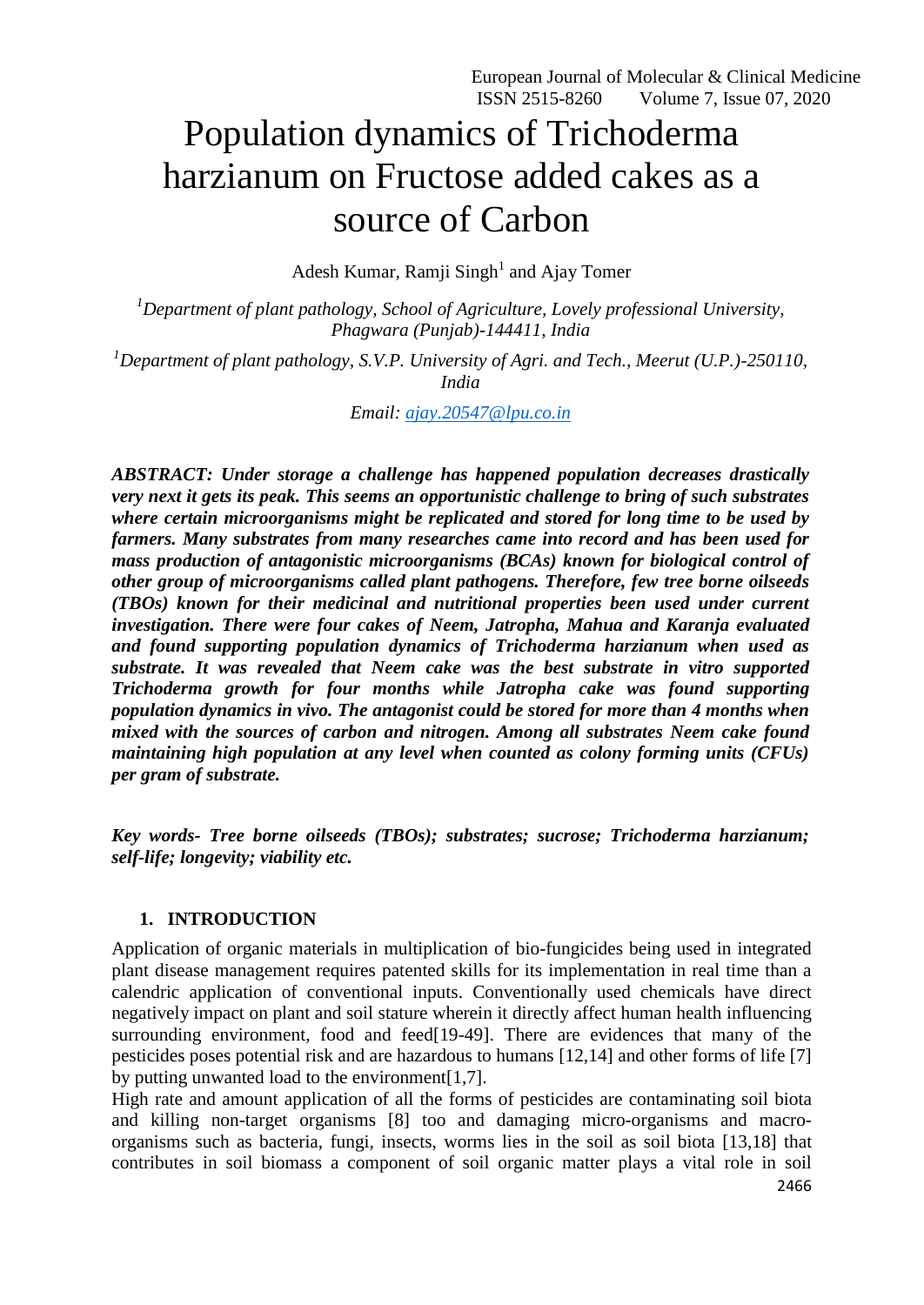nutrient cycle [1,5,6]. This is the truth that enhancement in production of agricultural yield is associated with high quantity use of pesticides including insecticides, fungicides, herbicides etc.[2] and it is assumed that by 2050 use of all these category pesticides will increase 2.7 times than it was in 2000 resulting in deleterious health challenges to humans, environment and other life forms [3].

*Trichoderma* is one amongst the antagonists of plant pathogens being cultivated at big scale and mass multiplied on different organic biodegradables i.e., Neem cake, coir pith, farmyard manure, vermicompost, Karanja cake and decomposed coffee pulp etc. since long time and proved worthy in various research had held [3,16,17].

In present investigation an effort is made in increasing conidial yield of *T. harzianum* on four de-oiled cakes and in addition added with a carbon source in finding an increase in longevity and survival of conidia under storage conditions.

## **2. MATERIALS AND METHODS**

## **Collection, isolation and Maintenance of the culture**

Rhizospheric samples were collected from research fields and strain was isolated at PG lab of Plant Pathology department at Sardar Vallab Bhai Patel University of Agriculture & Technology, Meerut, India. Isolation was done by from stock sample and different dilutes were got ready from  $10^{-1}$  to  $10^{-6}$  wherein 1 ml of  $10^{-6}$  were dispensed on Trichoderma Selective Medium (TSM) in sterilized Petri plates [9]*.* Culture was maintained and incubated in biological oxygen demand incubator for 7 days at  $25 \pm 2$ °C and visual and microscopic identification is done wherein culture seems initially hyaline but turned green when fully grown as conidia are produced and also confirmed when observed under microscope [15].

## **Collection and preparation of cakes for mass culturing of** *Trichoderma*

Cakes brought from oil processing units were cleaned and crushed manually in pestle & mortar to achieve a particle size of  $\pm 1$  mm diameter with  $\pm 25$ % moisture was maintained upon autoclaving at 1.1 kg/cm<sup>2</sup> [17]. Seven days old culture of *Trichoderma harzianum* then was inoculated in cakes under air laminar flow and providing aseptic conditions. The flasks were kept in incubator and incubated at  $25\pm2\degree C$  [10,11] and were shaken thoroughly at 2 days interval for 30 days.

## **Evaluation of population dynamics and colony forming units**

Serial dilution plate technique is used to determine population dynamics where growth of fungus in cakes was measured in the form of colony forming units (CFUs) and monitored at 15 days regular interval for 120+ days under lab condition. To confer the CFUs per gram of cake sample serial dilution technique was performed[27-45].

## **Serial dilution and CFUs counting**

One gram of the cake samples were suspended in 10 ml distilled water containing test tubes it gives 1: 10 concentrated suspension called stock solution from which a final 10<sup>-6</sup> diluted suspension was made and poured onto potato dextrose agar media and incubated for 5 days at  $25\pm2\degree$ C and colonies were counted as CFUs<sup>-1</sup> gram soil [3] (Plate1).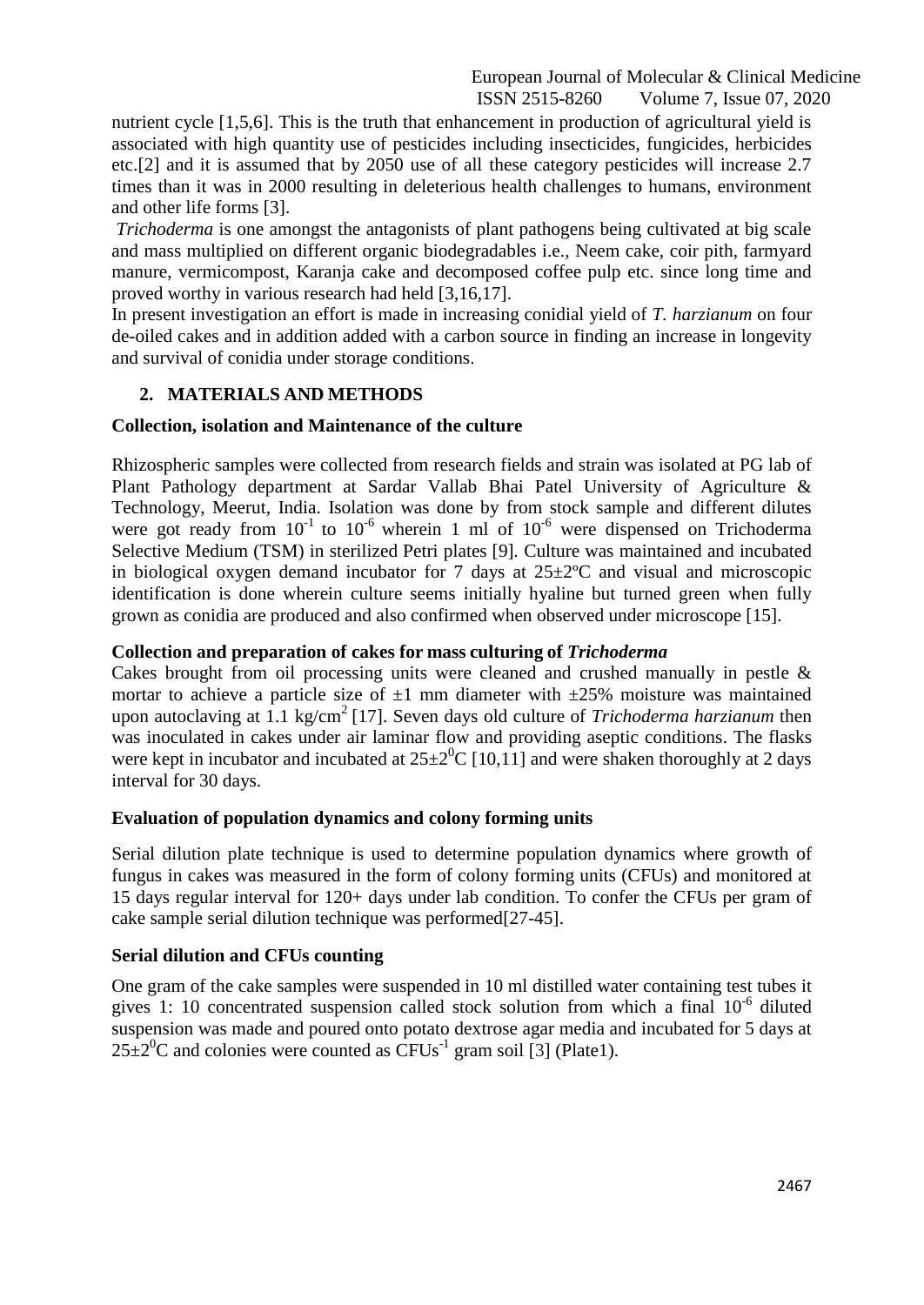

**Plate1: CFUs from Neem cake (1), Jatropha cake (2), Mahua cake (3) and Karanja cake (4)**

# **Statistical analysis**

The data's were analyzed using ANOVA and treatment means differentiated using Fischer's completely randomized design (CRD) *in vitro* studies. Statistical analysis was conducted using general linear model procedures of SPSS version 16 [4].

## **3. RESULTS**

## **Screening of different oil cakes added with fructose for mass culturing of** *T. harzianum*

Fructose was used as a source of carbon in the study and the growth of bioagent was measured in the form of colony forming units (CFUs) at a regular interval of 15 days upto 120 days till the growth of microorganism was found recorded since in the next count no cell was found viable in any of the cakes.

| 1, Ital suununt |                   |                                               |       |       |       |       |       |       |      |
|-----------------|-------------------|-----------------------------------------------|-------|-------|-------|-------|-------|-------|------|
| S.N.            | <b>Treatments</b> | CFUs x10 <sup>6</sup>                         |       |       |       |       |       |       |      |
|                 |                   | 15 DAI 30 DAI 45 DAI 60 DAI 75 DAI 90 DAI 105 |       |       |       |       |       |       | 120  |
|                 |                   |                                               |       |       |       |       |       | DAI   | DAI  |
| 1.              | Neem cake         | 39.67                                         | 63.00 | 56.67 | 42.33 | 32.67 | 20.33 | 17.00 | 6.00 |
| 2.              | Jatropha cake     | 33.00                                         | 53.67 | 46.00 | 33.33 | 23.00 | 17.67 | 11.33 | 0.00 |
| 3.              | Mahua cake        | 30.00                                         | 47.33 | 40.67 | 28.00 | 18.67 | 15.33 | 8.67  | 0.00 |
| 4.              | Karanja cake      | 29.00                                         | 45.33 | 38.00 | 23.33 | 14.67 | 11.67 | 6.33  | 0.00 |
|                 | CD at $5\%$       | Substrates= $1.18$                            |       |       |       |       |       |       |      |
|                 |                   | Days= $1.77$                                  |       |       |       |       |       |       |      |
|                 |                   | Substrates x Days=3.55                        |       |       |       |       |       |       |      |

| Table-1 Effect of Fructose as amendment to different cakes on longevity and viability of |
|------------------------------------------------------------------------------------------|
| T. harzianum                                                                             |

Table-1, Fig.-1 and Plate-1 showed that after 15 days of incubation Neem cake found showing higher population dynamics as CFUs per gram of cake mixed with fructose as a source of carbon and supported 39.67 x10<sup>6</sup> CFUs of *T. harzianum*. This count was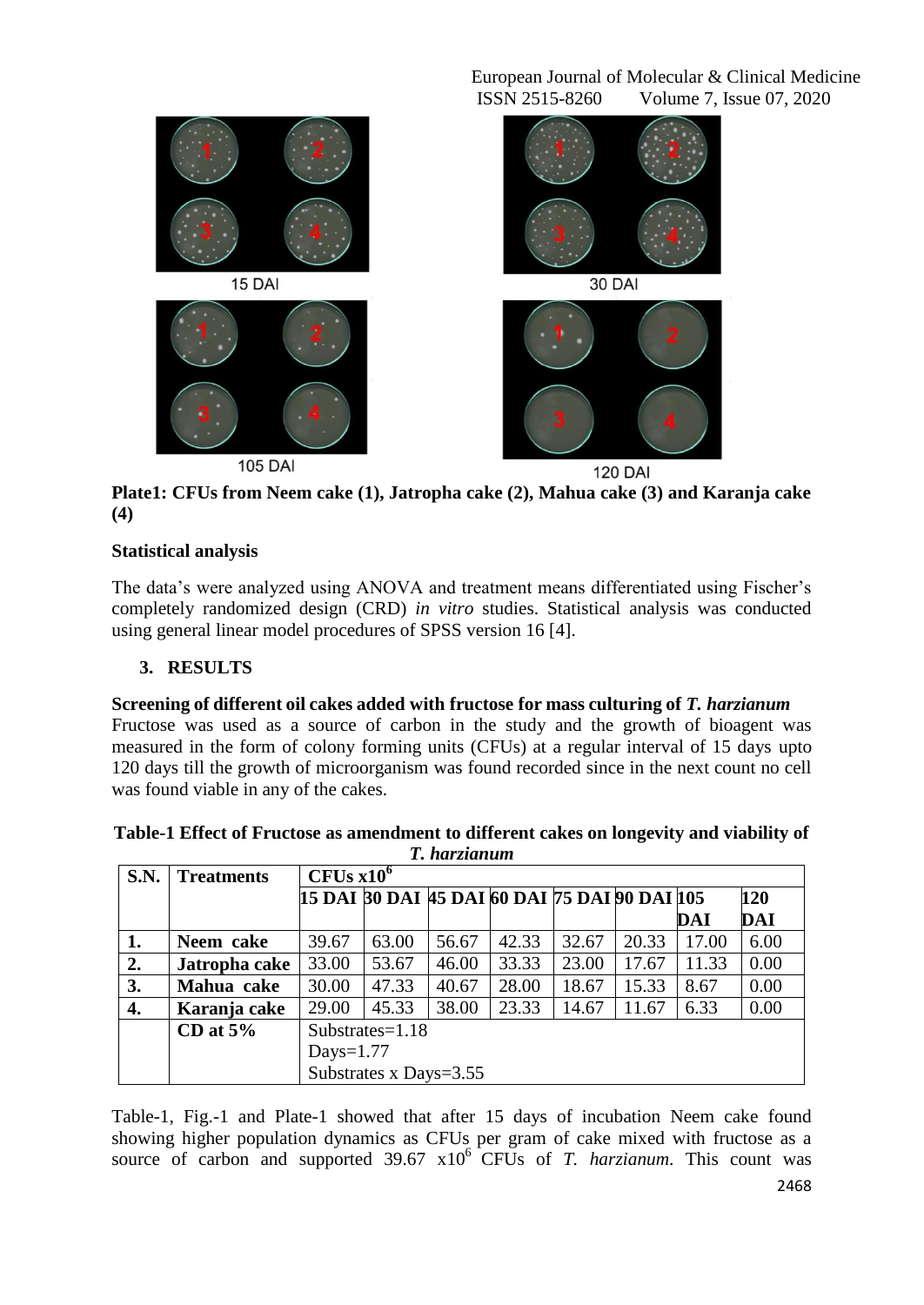significantly higher than recorded in other three cakes followed by Jatropha cake as it supported  $33.00 \times 10^6$  CFUs. Next was Mahua cake  $(30.00 \times 10^6)$  followed by Karanja cake  $(29.00 \times 10^6)$  that was at lowest slab in supporting growth of *T. harzianum*.

After 30 days incubation Neem cake found showing higher population dynamics as CFUs per gram of cake mixed with fructose as a source of carbon and supported  $63.00 \times 10^6$  CFUs of *T*. *harzianum*. This count was significantly higher than recorded in other three cakes followed by Jatropha cake as it supported  $53.67 \times 10^6$  CFUs. Next was Mahua cake (47.33) followed by Karanja cake (45.33 x10<sup>6</sup>) that was at lowest slab in supporting growth of *T. harzianum*.

After 45 days after incubation Neem cake was at top supporting  $56.67 \times 10^6$  CFUs and was significantly superior than the mean values achieved in Jatropha cake  $(46.00 \times 10^6)$ , Mahua cake (40.67 x10<sup>6</sup>CFUs) while the lowest growth rate was supported by Karanja cake as 38.00 x10<sup>6</sup>CFUs of *T. harzianum* was recorded*.* 

At 60<sup>th</sup> day maximum population of the *T. harzianum* was recorded in Neem cake (42.33)  $x10<sup>6</sup>$ ) and is significantly superior to the CFU value in Jatropha cake i.e., 33.33  $x10<sup>6</sup>$ . Mahua cake was  $3<sup>rd</sup>$  in the place and supported 28.00 x10<sup>6</sup> CFUs while lowest growth was achieved in Karanja cake which supported  $23.33 \times 10^6$  CFUs of *T. harzianum.* 

Highest CFUs at 75 days after incubation were found in Neem cake  $(32.67 \times 10^{6}$  CFUs) and it was recorded statistically superior than Jatropha cake  $(23.00 \times 10^6)$ , Mahua cake  $(18.67 \times 10^6)$ and Karanja cake which supported lowest of CFUs i.e.,  $14.67 \times 10^6$ .

When CFUs were recorded after 90 days Neem cake  $(20.33 \times 10^6)$  followed by Jatropha cake  $(17.67 \times 10^{6})$  and Mahua cake  $(15.67 \times 10^{6})$ . Lowest population of *T. harzianum* was supported by Karanja cake  $\omega$ 11.67 x10<sup>6</sup>CFUs and found statistically lesser than other cakes. All these cakes are statistically different to each other.

At  $105<sup>th</sup>$  day, 17.00  $x10<sup>6</sup>$  CFUs were supported by Neem cake which was followed by supported by Jatropha cake wherein population dynamics of *T. harzianum* is 11.33 x10<sup>6</sup> CFUs per gram of cake*.* Jatropha was found superior than Mahua cake wherein population dynamics of *T. harzianum* supported is 8.67 x10<sup>6</sup>. Lowest CFUs were counted in Karnja cake i.e.,  $6.33 \times 10^6$ .

After 120 days of inoculation of cakes only Neem cake was recorded supporting 6.00  $x10^6$ CFUs of *T. harzianum.*

Upon comparison between substrates in the see of supporting population of *T. harzianum*  after addition of fructose to them, it had been noticed that after 30 days of incubation highest CFUs were exhibited at 30 DAIs that was found statistically superior than the values recorded throughout the period of evaluation. A slight reduction in population of *T. harzianum* in the form of conidia v/v was recorded after 45 days. However, list number was counted at  $120<sup>th</sup>$ day wherein all substrates except Neem cake lost their viability.

When four cakes added with fructose were compared up to 120 days, it was noticed that highest CFUs were exhibited at 30 DAI that was significantly superior to the values at 15 and 45 DAIs, although values of Jatropha cake at 15 and 60 DAIs were found to be statistically at par with each other. A significant reduction in CFUs was recorded after 75 days and values were recorded significantly lower than the values at 60 DAI but significantly higher to the values at 90 DAI. However, lowest CFUs were noticed after 120 days when most of the substrates lost their ability except Neem cake in supporting the viability of *T. harzianum*.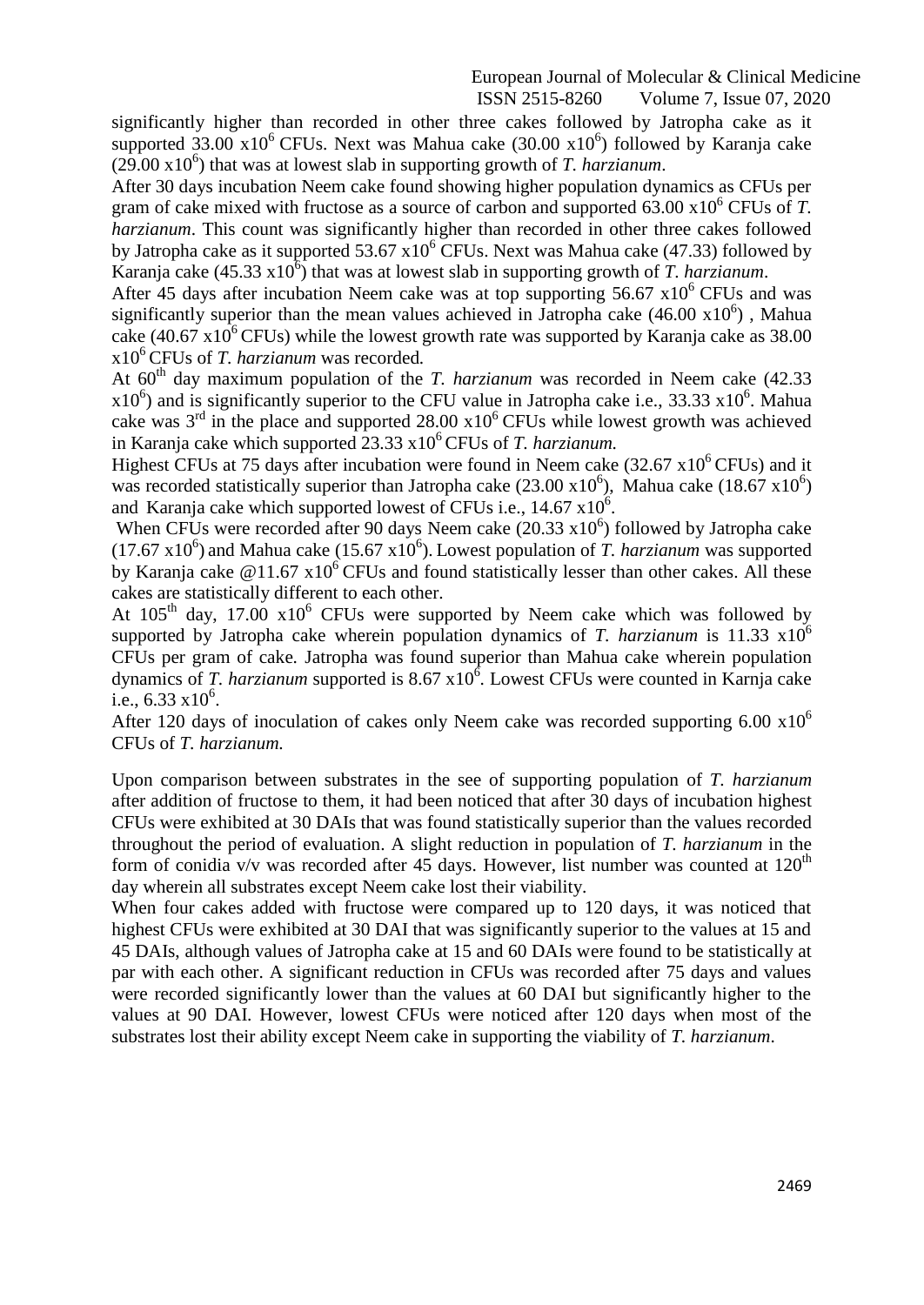

**Fig.1 Effect of fructose as amendment to different cakes on longevity and viability of** *T. harzianum*

## **4. DISCUSSION**

Discussion with a purpose in finding suitable substrate for mass production of *Trichoderma* that also support longevity and survival four de-oiled cakes were tested. Cakes of Neem, Jatropha, Mahua and Karanja were used as substrates and in order to check impact of an additional source of carbon mixed in cakes which can enhance growth, sporulation, durability and support longevity of *T. harzianum* addition of fructose to these cakes was made which resulted in increasing the survival of *T. harzianum* beyond 120 days, whereas without addition survival was 105 days.

## **5. CONCLUSION**

Neem cake from all the cakes was found superior throughout the evaluation period of 120 days and was followed by Jatropha cake. During period of incubation Mahua cake was next to Jatropha cake that was followed by Karanja cake in supporting the population of *T. harzianum*. CFUs were supported up to 105 days after incubation from Jatropha, Mahua and Karanja cakes (Plate 1, Table 1, Fig. 1). Once fructose is added a positive effect in enhancing the CFUs and longevity of survival, has been noticed.

## **REFERENCES**

- [1] Aktar, W., Sengupta, D., & Chowdhury, A. (2009). Impact of pesticides use in agriculture: their benefits and hazards. *Interdisciplinary toxicology*, *2*(1), 1-12.
- [2] Azam, F., Farooq, S., & Lodhi, A. (2003). Microbial biomass in agricultural soilsdetermination, synthesis, dynamics and role in plant nutrition. *Pakistan Journal of Biological Sciences*, *6*(7), 629-639.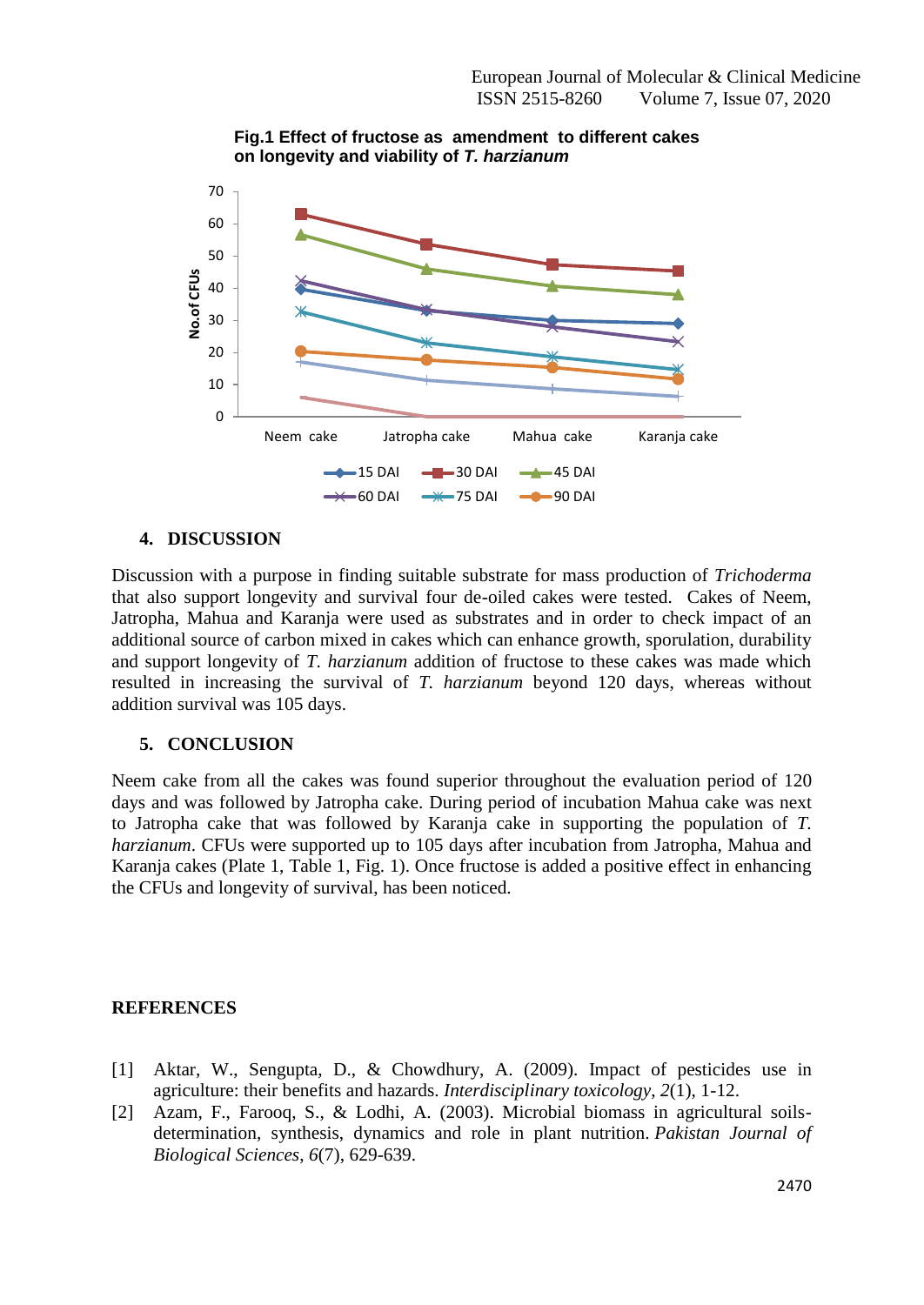- [3] Chakrabarty, R., Acharya, G. C., & Sarma, T. C. (2014). Evaluation of substrates for multiplication of bio-agent, Trichoderma viride. *Afric. J. Agric. Res*, *9*(25), 1938-1940.
- [4] Gomez, K. A., & Gomez, A. A. (1984). *Statistical procedures for agricultural research*. John Wiley & Sons.
- [5] Jenkinson, D. S., & Powlson, D. S. (1976). The effects of biocidal treatments on metabolism in soil—I. Fumigation with chloroform. *Soil Biology and Biochemistry*, *8*(3), 167-177.
- [6] Joko, T., Anggoro, S., Sunoko, H. R., & Rachmawati, S. (2017). Pesticides usage in the soil quality degradation potential in wanasari subdistrict, Brebes, Indonesia. *Applied and Environmental Soil Science*, *2017*.
- [7] Kale, S. P., Raghu, K., Dierig, D. A., Thompson, A. E., & Ray, D. T. (1989). 2367301. Relationship between microbial numbers and other microbial indices in soil. *Bulletin of environmental contamination and toxicology*, *43*(6), 941-945.
- [8] Kearney, P. C., & Kellogg, S. T. (1985). Microbial adaptation to pesticides. *Pure and Applied Chemistry*, *57*(2), 389-403.
- [9] Kumar, A., Singh, R., Yadav, B., & Kumar, V. (2016). Longevity of Survival of *Trichoderma harzianum* on Sucrose added Cakes, *Journal of Agriculture and Veterinary Science*, 9 (8), 66-70.
- [10] Kumar, V., Kumar, A., Singh, V. P., & Tomar, A. (2017). Effectiveness Measurement of Bio-agents and Botanicals against *Pyricularia oryzae*. *Journal of Pure and Applied Microbiology*, *11*(1), 585-592.
- [11] Kumar, V., Kumar, A., Srivastava, M., Pandey, S., Shahid, M., Srivastava, Y. K., & Trivedi, S. (2016). *Trichoderma harzianum* (Th. azad) as a mycoparasite of *Fusarium* and growth enhancer of tomato in glasshouse conditions. *J. Pure Applied Microbiol*, *10*, 1463-1468.
- [12] McGill, A. E. J., & Robinson, J. (1968). Organochlorine insecticide residues in complete prepared meals: a 12-month survey in SE England. *Food and cosmetics toxicology*, *6*(1), 45-57.
- [13] Meena, R. S., Kumar, S., Datta, R., Lal, R., Vijayakumar, V., Brtnicky, M. & Pathan, S. I. (2020). Impact of agrochemicals on soil microbiota and management: A review. *Land*, *9*(2), 34.
- [14] Nicolopoulou-Stamati, P., Maipas, S., Kotampasi, C., Stamatis, P., & Hens, L. (2016). Chemical pesticides and human health: the urgent need for a new concept in agriculture. *Frontiers in public health*, *4*, 148.
- [15] Rifai, M. A. (1969). A revision of the genus Trichoderma. *Mycological papers*, *116*, 1- 56.
- [16] Sharma, S. N., & Chandel, S. S. (2003). Screening of biocontrol agents In vitro against *Fusarium oxysporum* f. sp. *gladioli* and their mass-multiplication on different organic substrates. *Plant Disease Research*, *18*(2), 135-138.
- [17] Singh, Ramji, Adesh Kumar, and Ajay Tomer. "De-oiled cakes of Neem, Jatropha, Mahua and Karanja: A New Substrate for mass multiplication of *T. harzianum*." *J Plant Pathol Microb* 6.288 (2015): 2.
- [18] Vallaeys, T. (1997). Pesticides: microbial degradation and effects on microorganisms. *Modern soil microbiology*.
- [19] ChitraMani, P. K. (2020). Evaluation of antimony induced biochemical shift in mustard. Plant Archives, 20(2), 3493-3498.
- [20] Sharma, M., & Kumar, P. (2020). Biochemical alteration of mustard grown under tin contaminated soil. Plant Archives, 20(2), 3487-3492.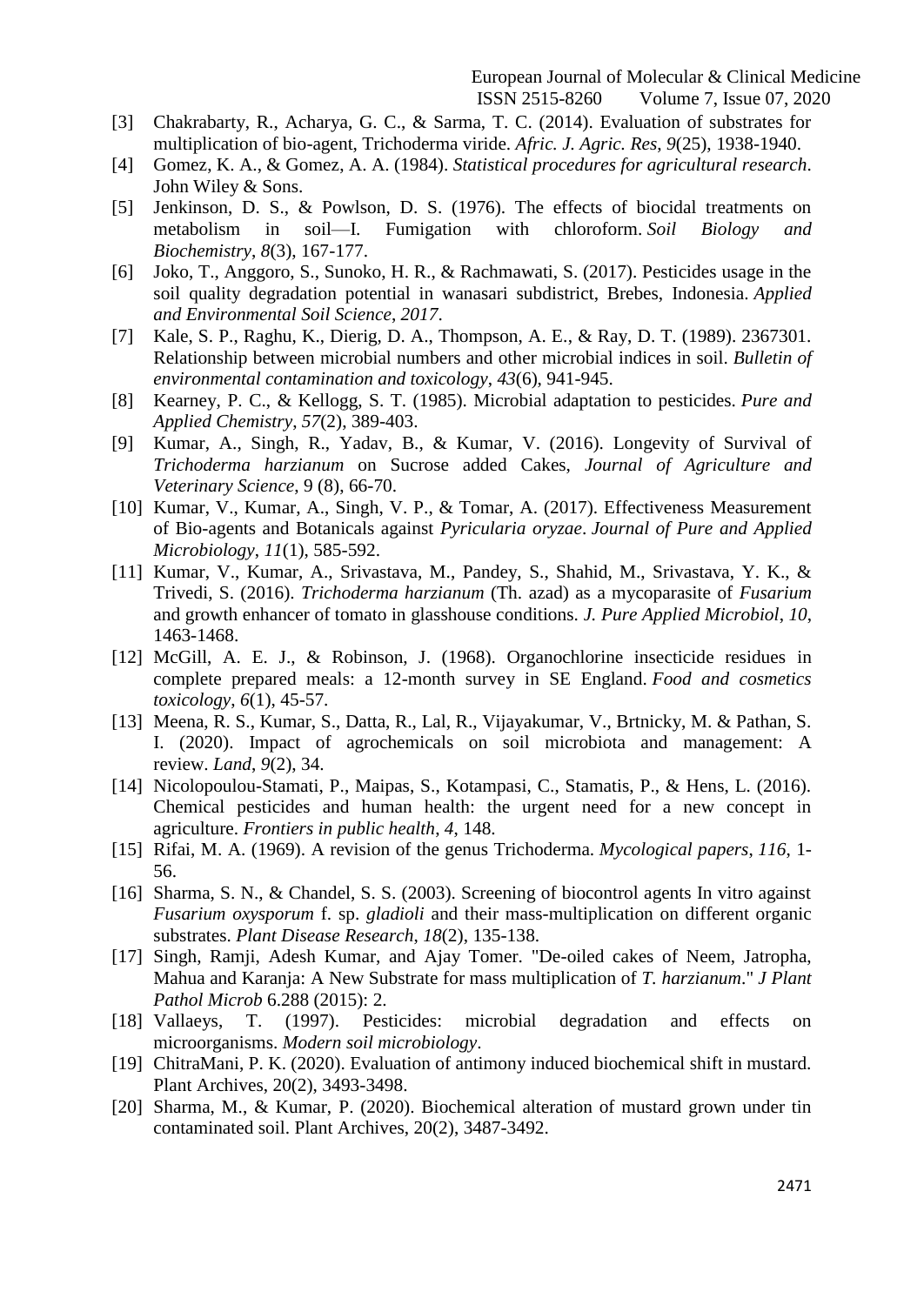- [21] Chand, J., & Kumar, P. (2020). Yield attribute shift of mustard grown under cadmium contaminated soil. Plant Archives, 20(2), 3518-3523.
- [22] Naik, M., & Kumar, P. (2020). Role of growth regulators and microbes for metal detoxification in plants and soil. Plant Archives, 20(2), 2820-2824.
- [23] Kumar, P., & Naik, M. (2020). Biotic symbiosis and plant growth regulators as a strategy against cadmium and lead stress in chickpea. Plant Archives, 20(2), 2495-2500.
- [24] Kumar, P., & Dwivedi, P. (2020). Lignin estimation in sorghum leaves grown under hazardous waste site. Plant Archives, 20(2), 2558-2561.
- [25] Devi, P., & Kumar, P. (2020). Concept and Application of Phytoremediation in the Fight of Heavy Metal Toxicity. Journal of Pharmaceutical Sciences and Research, 12(6), 795-804.
- [26] Kumari, P., & Kumar, P. (2020). Trichoderma fungus in mitigation of rhizosphere arsenic: with special reference to biochemical changes. Plant Archives, 20(2), 3512- 3517.
- [27] Kaur, S., & Kumar, P. (2020). Ameliorative effect of trichoderma, rhizobium and mycorrhiza on internodal length, leaf area and total soluble protein in mung bean (Vigna radiata [L.] R. Wilazek) under drought stress. Journal of Pharmacognosy and Phytochemistry, 9(4), 971-977.
- [28] Devi, P., & Kumar, P. (2020). Effect of bioremediation on internodal length and leaf area of maize plant cultivated in contaminated soil with chromium metal. Journal of Pharmacognosy and Phytochemistry, 9(4), 1408-1413.
- [29] Sharma, K., & Kumar, P. (2020). Mitigating the effect of biofertilizers on morphological and biochemical level in pearl millet grown under mercury toxicity. Journal of Pharmacognosy and Phytochemistry, 9(4), 955-961.
- [30] Kumar, S. B. P. (2020). Salinity stress, its physiological response and mitigating effects of microbial bio inoculants and organic compounds. Journal of Pharmacognosy and Phytochemistry, 9(4), 1397-1303.
- [31] Devi, P., & Kumar, P. (2020). Enhancement effect of biofertilizers on germination percentage and plant height in maize grown under chromium toxic soil. Journal of Pharmacognosy and Phytochemistry, 9(4), 702-707.
- [32] Chand, J., & Kumar, P. (2020). Biochemical shift of mustard grown under cadmium contaminated soil. Journal of Pharmacognosy and Phytochemistry, 9(3), 178-183.
- [33] Kumar, P. (2019). Evaluation Of Internodal Length And Node Number Of Pea Treated With Heavy Metal, Polyamines And Glomus. Journal of the Gujarat Research Society, 21(10s), 518-523.
- [34] Kumar, D., Rameshwar, S. D., & Kumar, P. (2019). Effect Of Intergated Application Of Inorganic And Organic Fertilizers On The Roots Of Chickpea. Plant Archives, 19(1), 857-860.
- [35] Dey, S. R., & Kumar, P. (2019). Analysis of Available Nitrogen of Wheat Cultivated Soil Treated with Organic and Inorganic Source of Fertilizers. Int. J. Curr. Microbiol. App. Sci, 8(8), 2986-2990.
- [36] Kumar, P., Siddique, A., Thakur, V., & Singh, M. (2019). Effect of putrescine and glomus on total reducing sugar in cadmium treated sorghum crop. Journal of Pharmacognosy and Phytochemistry, 8(2), 313-316.
- [37] Dey, S. R., & Kumar, P. (2019). Cadmium induced biochemical shift in maize. Journal of Pharmacognosy and Phytochemistry, 8(1), 2038-2045.
- [38] Kumar, P., & Pathak, S. (2018). Short-Term Response of Plants Grown under Heavy Metal Toxicity. Heavy Metals, 69.